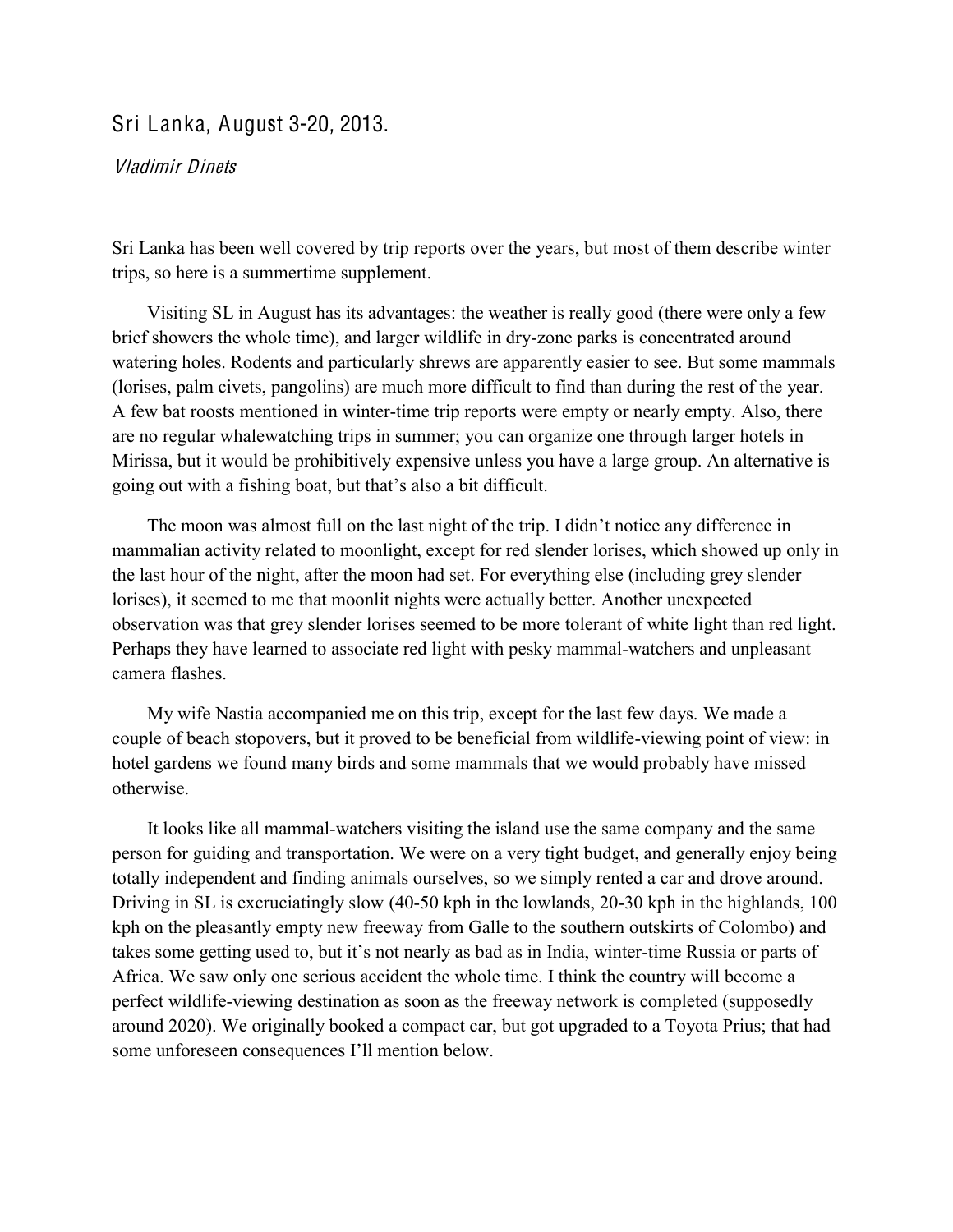The downside of visiting without a guide was that nighttime access to some parks was difficult to arrange. I'll share some tips below (and won't share a few others).

I had ten brand-new Sherman traps with me, but seldom had a chance to use them because I didn't have trapping permits for any nature reserves. In three nights when I did set the traps, I caught only one mouse of the most common species. One trap got stepped on by an elephant, but I managed to fix it. Spotlighting for rodents, however, proved amazingly effective. I also had a device I had recently invented, called SOREX (Sound Reception Enhancing X-thing) which proved useful for locating small mammals, particularly shrews. Unfortunately, the device looks extremely embarrassing, and can't be used when there are people around. I will only describe it privately, and only to those who will swear on their children's health to keep the description secret. Another little tool I had was a mouse squeaker. I accidentally lost my old rubber squeaker just before the trip, and had to buy a more expensive plastic replacement that proved almost totally useless; carnivores didn't react to it at all.

Overall, SL was the easiest place to find wildlife of all Asian countries I have visited. I eredit it to the locals' friendly attitude towards nature: there is little poaching, virtually no cage bird trade, and the network of nature reserves is excellent by Asian standards. SL still has a huge elephant population, and the world's highest rate of death from snakebite. I think India used to be like that a few decades ago, but overpopulation and market economy have largely destroyed the unique balance of people and nature there. In addition to mammals, I saw all endemic birds except one (SL bay-owl) with little special effort.

The people of SL seriously consider it their patriotic duty to make every foreign tourist happy, and go out of their way to help you. The road police would sometimes pull you over, then notice that you are a foreigner, ask if you need any help, and let you go, even if you've been driving at twice the speed limit. The attempts to rip you off are so rare and obvious that they seem almost charming. There is very little crime in general. SL is probably the only country between Saudi Arabia and Japan where a suitcase left in the street might not disappear within five seconds. If you are planning a long trip to other Asian countries, consider including a few short visits to SL in your schedule for healing purposes.

SL has five climate zones (arid, dry, transitional, wet and montane). Dry and arid zones have wildlife more similar to southern India, while most endemics are concentrated in wetter areas and the mountains. Widespread species often have highly distinctive dry-zone and wetzone races, with numerous variations to that pattern (for example, purple-faced langur has dry zone, montane, western wet zone, and southern wet zone races). In the cases when such variation is absent (i. e. in palm squirrel), I suspect that the range has recently expanded due to anthropogenic habitat modification. The races often look so different that some zoologists have jumped at a chance to "split" them into full species, often with totally insufficient justification and no attempt to check the situation in transitional areas. Pending a molecular study, I consider all SL chevrotains conspecific with Indian ones, and, of course, I don't take seriously the pathetic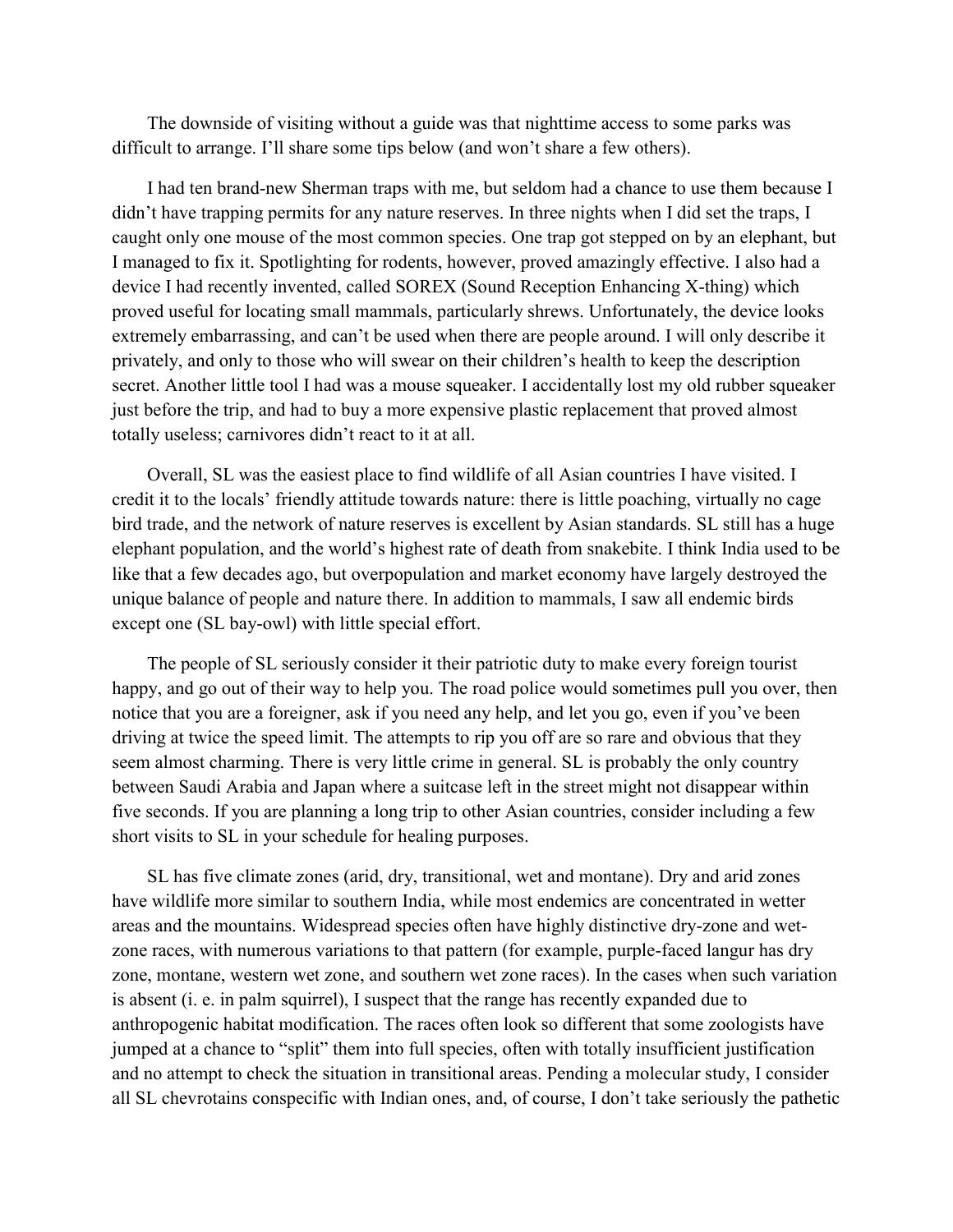attempt to split golden palm civet into three (!) species based on a handful of specimens, very poorly examined. That species might even be conspecific with the brown palm civet of southern India. Leopards of the highlands are said to be almost always black, while in the lowlands black leopards are pretty much unheard of.

Sigiriya. This ancient rock fortress in the dry zone is probably the island's most popular tourist destination, but the surrounding area is also very popular for mammal watching, thanks in part to some good paved roads through remnant forests. We spent a few days there. It took me a while to figure out where the best roads for spotlighting are (see map).



The best road for night walks is the one leading to Hotel Sigiriya. Beyond the hotel it is closed to vehicles at night due to high elephant activity. For the first 500 m of the closed part there is an electric fence on one side, so if you are attacked by an elephant (which is very unlikely, no matter what the locals tell you) you can simply roll underneath the fence. There is a gap of about 50 cm below the lowest wire; even if you get shocked, it's not as bad as you might think (I've survived more than one shock a few years ago while sneaking out of camps in Corbett NP). Anyway, I saw a total of eleven elephants while driving or walking at night around Sigiriya, and all were perfectly well-behaved. Along the closed part of the road I saw a common muntjac, a small, long-nosed grey-and-white shrew that I identified as **Horsefield's shrew** (*Crocidura horsefieldi*), a golden palm civet, and one non-cooperative grey slender loris. The short part of that road before the hotel looks totally trashed, but that was where I saw the only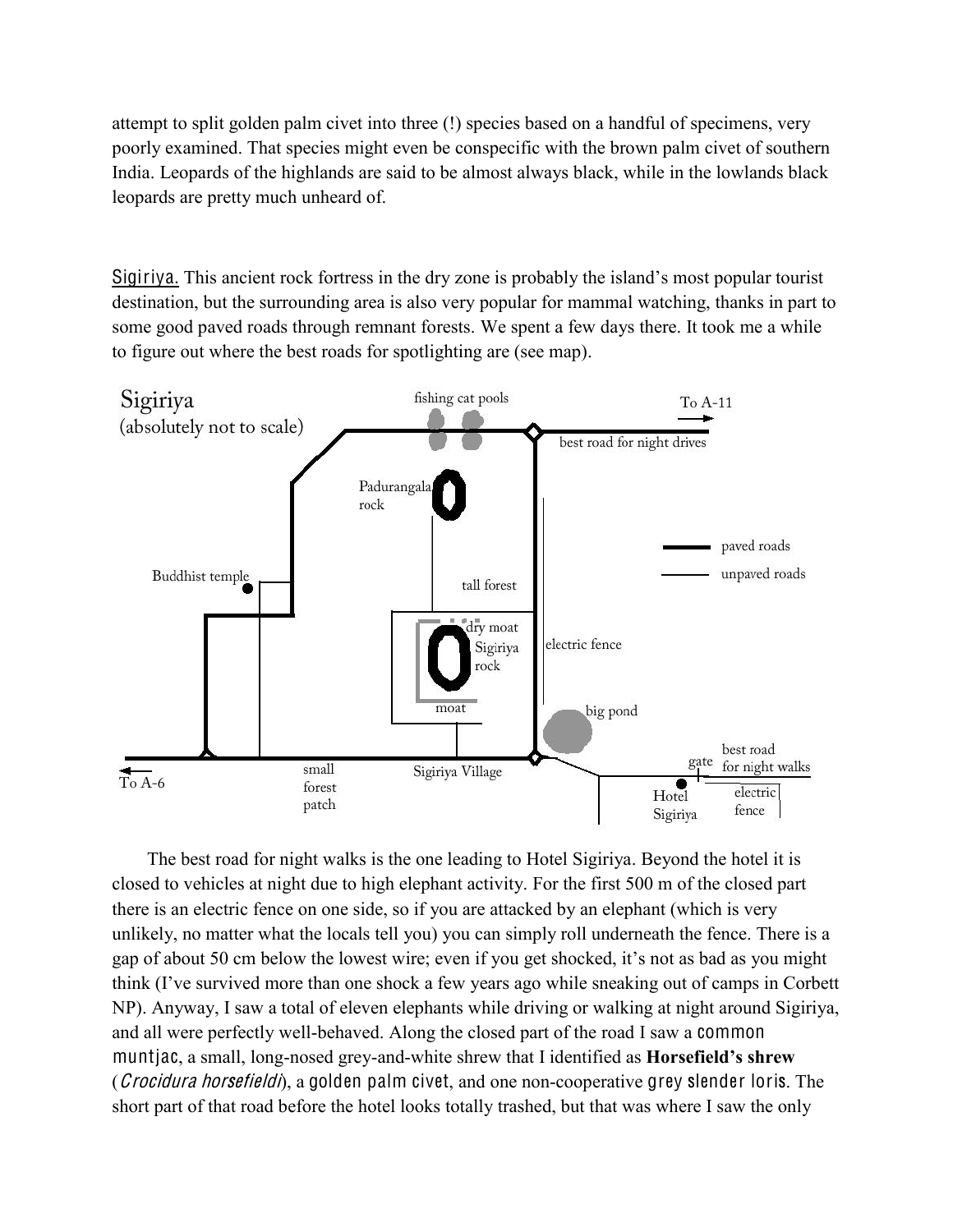cooperative loris of the trip. The hotel has recently undergone renovation, so the hotel grounds are no longer good for any mammals except tufted grey langur, toque macaque, Indian giant squirrel and both species of *Cynopterus* fruit-bats (in fruiting fig trees). The place is still good for birding.

The best road for night drives is the road that branches off Sigiriya Road about halfway between Sigiriya and A6 highway and ends at A11 junction (see map). I drove it many times, and saw two common palm civets, four or five Indian civets, one juvenile golden jackal carrying an unidentified rat (probably a white-tailed), two fishing cats, a dozen black-naped hares, a few elephants, and the eyeshine of a few chital. Toyota Prius proved to be a good car for night drives on paved roads: at low speed it is so quiet that with windows down you can sometimes hear rodents running through dry leaves in roadside woods. But it makes annoying beeping sounds when in reverse, and the radio turns on automatically when you shift back to forward. Walking in the forests along that road, I found two white-tailed rats (*Cremnomys* blanfordi) under fruiting fig trees, and a few Indian field mice (*Mus booduga*), mostly in clearings. The latter species was amazingly abundant in all habitats around Sigiriya during our stay there: I saw these tiny mice while spotlighting on foot, during night drives, and trapped one near our hotel (the only other mammals around the hotel were palm squirrels and one grey mongoose). Other people have seen rusty-spotted cats along the northern part of this road, but I saw only feral cats (one looked like it could be a  $2<sup>nd</sup>$  generation hybrid).

The best forest in the area is a patch of tall primary forest between Sigiriya and Pidurangala granite outcrops. The side facing the moat is good for grey giant flying squirrel and SL bicolored spiny mouse (*M. mayori*; look for it around fallen logs). Hollow trees contain small colonies of greater false vampire bats. Almost-dry ponds in the unfilled part of the moat are regularly visited by ruddy mongooses during the day, and by painted bats at night. There is a very conspicuous afternoon roost of tufted grey langurs near the end of the filled part of the moat. This place is also excellent for birding and herping. The bat roosts in Pidurangala temples were almost vacant: I found only one great and one **Schneider's** leaf-nosed bats at night, and none during the day. The tunnel behind the reclining Buddha statue has been almost completely filled with bricks.

Dambulla. This town is famous for its cave temples. They are probably the most impressive "cultural" site in SL, but, unfortunately, they have no bats, just some toque macaques around.

An excellent place for spotlighting on foot is Popham Arboretum, located on Kandalama Rd. 3 km east of Dambulla (the sign is easy to miss). You can drive there from Sigiriya in less than an hour. It is the only protected area on the island where the personnel doesn't throw a fit if you ask to be allowed to spotlight by yourself. There is a network of color-marked trails; the yellow one is reportedly best for lorises, the blue one for cats and the red one for pangolins,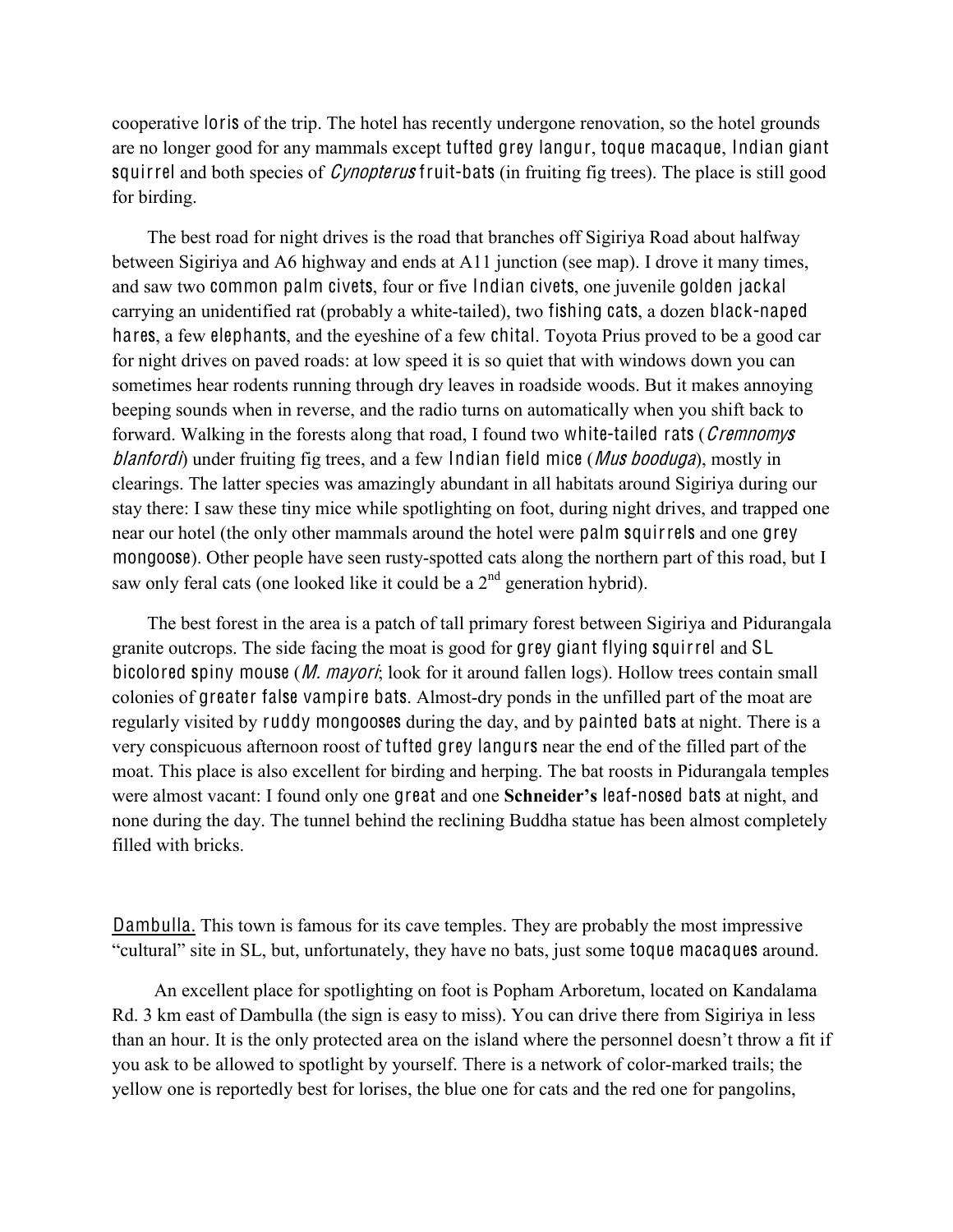while the green trail is good for everything. I walked all trails alone and with the park biologist, and saw five Indian chevrotains, one Indian civet, three wild boars, a few very shy chital deer, and the eyeshine of two grey slender lorises in about six hours. In other times of year you can reportedly see up to thirty lorises per night, and one pangolin per week. During the day there was one very shy purple-faced langur in a band of toque macaques; the rest of its original group had probably been poached.

Minneriya National Park. A dry-forest park between Sigiriya and Polonnaruwa, famous for the annual gathering of elephants (up to 200) on the shores of the park lake. The gathering happens in August, mostly in late afternoons, and attracts a lot of tourists (but not as many as Yala). After a heated discussion with the park personnel we found that it is technically legal to self-drive there without a guide (although nobody ever does it). We did it and found Toyota Prius to be totally unfit even for very good dirt roads due to low clearance. Later we came to the conclusion that this car is generally unfit for SL roads.

There were dozens of very approachable elephants around the lake, and a few wild buffalo that looked closer to the "golden standard" of Kaziranga than those in Yala, probably because there are no feral buffalo in Minneriya. (Note: I have only seen Kaziranga buffalo on photos. The status of "wild" buffalo in SL is a subject of much debate, with most experts considering them to be ferals. I suspect that many of those experts have never seen the animals in question; the fact that they can remain distinct from "obviously feral" buffalo in places of regular contact such as Yala is, in my opinion, a strong argument against them being feral.)

The surrounding forest was amazingly devoid of wildlife: we saw only one white-tailed rat and one SL spurfowl on our drive back to the exit just before the closing time (which is 6 pm).

Polonnaruwa. Mostly known as a historic site, the city has a nice patch of dry forest on the eastern shore of the lake (accessible by driving along the dam), across the road from Sudu Araliya Hotel. I spent an hour spotlighting there and saw two Indian chevrotains and one Asian long-tailed tree mouse (*Vandeleuria oleracea*); I also heard some grey slender lorises. There was a small bat in the forest that kept flying along the flashlight beam, sometimes landing for a second or two on shrub branches to eat its catch. I eventually managed to get a good look at it and saw that, just as I had suspected, it was a common tube-nosed bat. I saw a couple of bats behaving in the same way around Sigiriya and think they were the same species. During the day we found one purple-faced langur with a baby in Island Gardens area, and a huge colony of fulvous fruit bats in Lankatilaka Temple.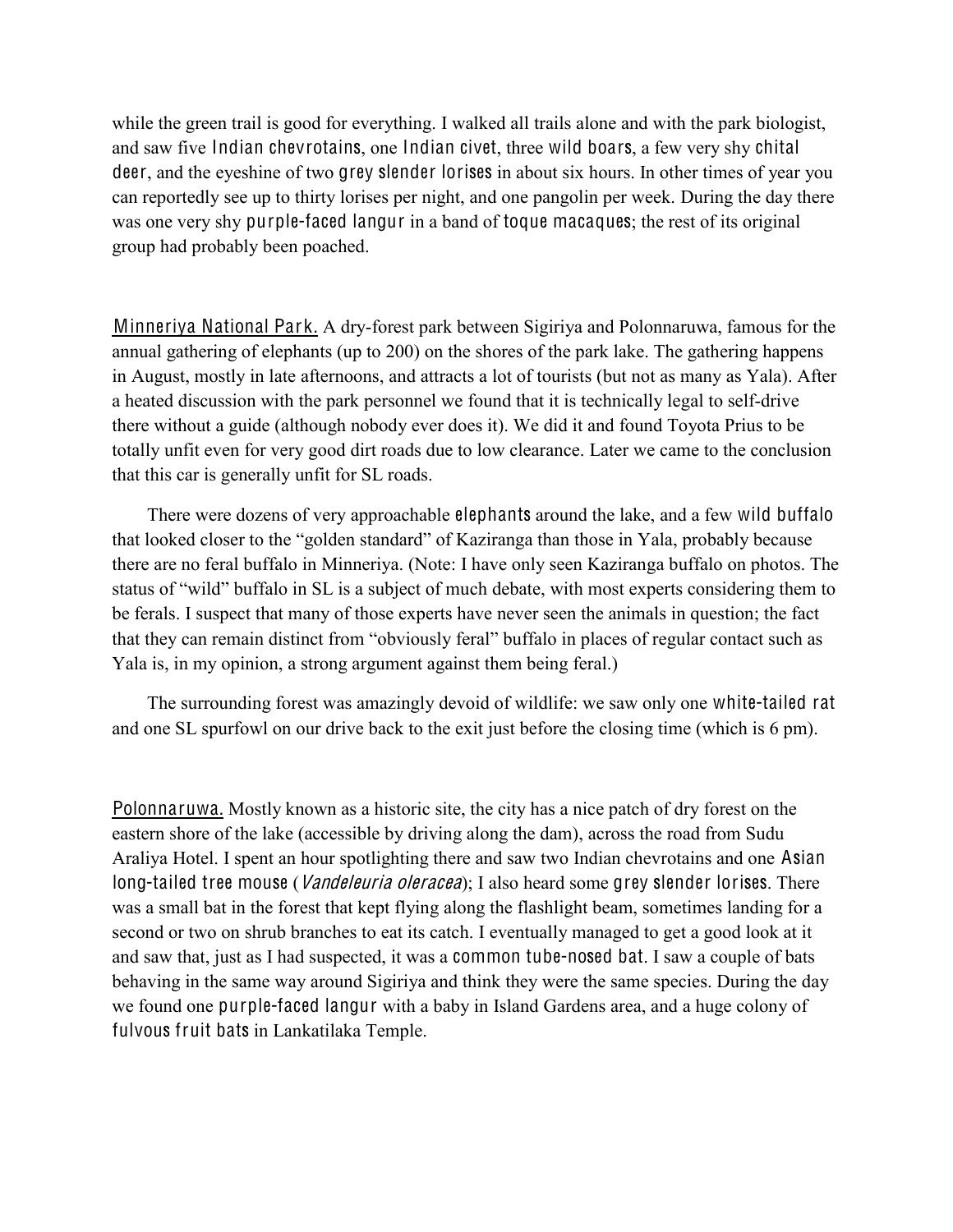Kandi. We stopped at one of numerous "spice gardens" along Dambulla-Kandi road, and found some Indian giant squirrels of intermediate type, plus one **Hasselt's myotis** in the office. I don't remeber the name of the place, but the sign said "Spice garden number one".

Nuwara Eliya. The highest city in SL, it has an excellent botanical garden and a large urban park. Unfortunately, on the way from Kandi we blew a tire, and I wasted all afternoon looking for replacement, only to learn that Toyota Prius uses a rare size that can't be found anywhere in SL outside Colombo. We had to drive on a tiny spare wheel for the rest of the trip; it was very unnerving and made the clearance even lower. I managed to spend half an hour in downtown Victoria Park after sunset and saw a roof rat there. (Note: the systematics of Rattu<sup>s</sup> rattu<sup>s</sup> complex are in flux; it is likely that rats of SL highlands should be called  $R$ . kelaarti.)

Horton Plains National Park. The best mammal-watching park on the island (unless you are biased towards larger species), it has at least five of SL's six endemic shrews, plus Kelaart's shrew which is much more difficult to find in India. The gate opens at 6 am; you have to be there no later than 5:30 to make sure you are the first in line, because that enhances your chances a lot. Gate areas are also good for wildlife, so it wouldn't hurt to be there even earlier. The park can be approached from either Nuwara Eliya or Ohiya. Ohiya road is much better because it has virtually zero traffic and passes through lots of native forest as opposed to eucalyptus plantations. The entrance gate on Ohiya side is often not manned and left open at night, but there's no reason to break the law since there is some excellent habitat outside that gate as well.

Park grasslands (that look like typical paramos) are good for sambar deer (some very tame) and wild boar, while Nillu rat  $(R.$  montanus), Ohiya rat  $(Srilankamys ohiensis)$  and purplefaced langur can be seen crossing the road in native forests along Ohiya road, particularly near the entrance gate. Toque macaques of the highland race hang out around the small Hindu temple on Ohiya road.

Most people come to Horton Plains to hike to the viewpoint called World's End. The view is pretty but not worth the trip (almost any road turn in the Himalaya has better vistas); however, the hike is very pleasant and there's a lot of endemic flora and fauna in addition to shrews. The viewpoint is reached by a loop trail; the shorter approach is almost all forested, while the longer approach passes through grasslands, dense cloud forest and some deep ravines. We started with the longer side of the loop; it proved to be a good choice because shrews were still active in the grasslands at dawn, and also because we saw virtually no people for the first hour (almost everybody walks the loop in the opposite direction). But if you miss the two rat spp. while driving to the park, it might be better to start with the more forested shorter side of the loop. Note that it's illegal to bring any plastic wraps or bottles on the trail; local tourists are even searched at the trailhead.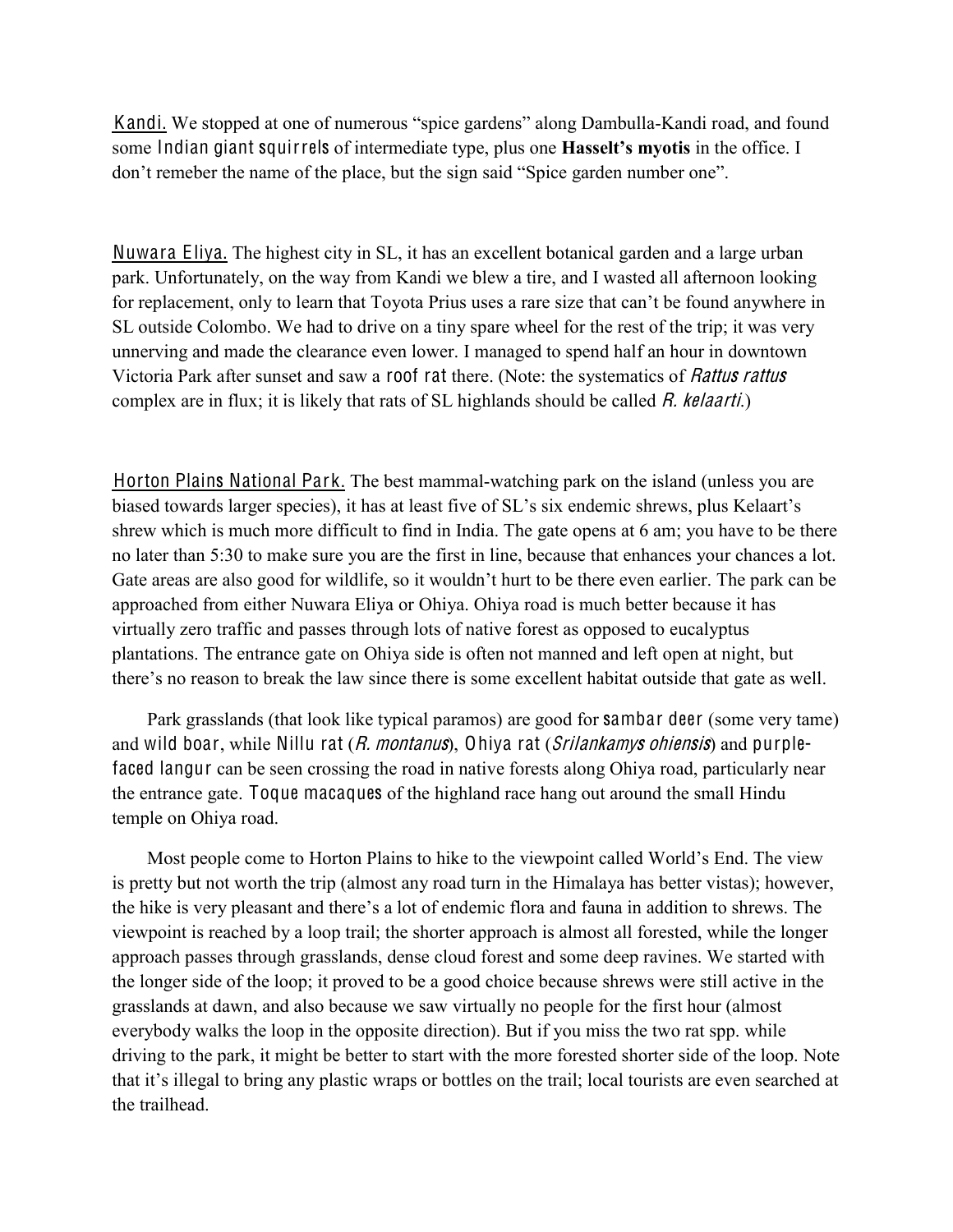We ended up seeing four shrew species in the park! It was only the second time in my life that I saw four shrew spp. in one day, the first time having been on Nyiragongo Volcano. A coalblack, white-footed shrew that I think was **Kelaart's shrew** (*Feroculus feroculus*) was moving through the tall grass along a small stream just a few hundred meters from the trailhead. Fast, brown-colored SL long-tailed shrews  $(C. mya)$  were running between tussocks in marshy grasslands along lakeshores, and could be easily located because their movement was shaking dewdrops off the grass. You have to lie down to see them under the tussocks, so bring a rain jacket! In the deep ravine below the big waterfall there was yet another shrew, slowly moving between boulders. It was very dark and didn't have white feet, so I decided it was **Pearson's** shrew (Solisorex pearsoni). This place also had SL whistling-thrush, and I saw a dusky-striped squirrel a couple hundred meters down the trail from there.

Another Nillu rat was hiding under the wooden platform at the second viewpoint (called Little World's End), peeking out when there were no people around. On the shorter side of the loop we saw a small group of "bear monkeys" (the highland race of purple-faced langur); they looked even more haystack-like than those we saw along the access road). I also briefly saw a tiny dark-colored shrew at the end of one of numerous short trails leading into the forest that are made by diarrhea-stricken tourists. Unless it was a juvenile of some other species, it had to be SL pygmy shrew (Suncu<sup>s</sup> fellowe<sup>s</sup>-gordoni).

The most surprising mammal of the day was an Indian civet we saw in broad daylight near the entrance gate on Ohiya side. It was twice the normal size (I first thought it was a large fishing cat), very fluffy and cool-looking. I think it's only a matter of time before some unscrupulous soul describes this form as yet another "new species" based on a couple of specimens.

There is another trail that leads to the island's second highest peak, it's 4 miles long and is said to be better for dusky-striped squirrel and leopard.

Velegama. We stopped in a barely-open roadside hotel in this little town directly below World's End. The place proved outstandingly good for birding, and had both species of yellow bats under the roof (the colony was not accessible, but you could see them emerging).

Tangalle. By the time we got there, Nastia was so exhausted from long drives through the mountains that I left her there for a couple days and went to Yala alone. We didn't see any mammals in Tangalle, but the hotel owner reported seeing dolphins (presumably Indo-Pacific bottle-nosed) right offshore in winter months. We saw a huge green sea turtle on the beach at night.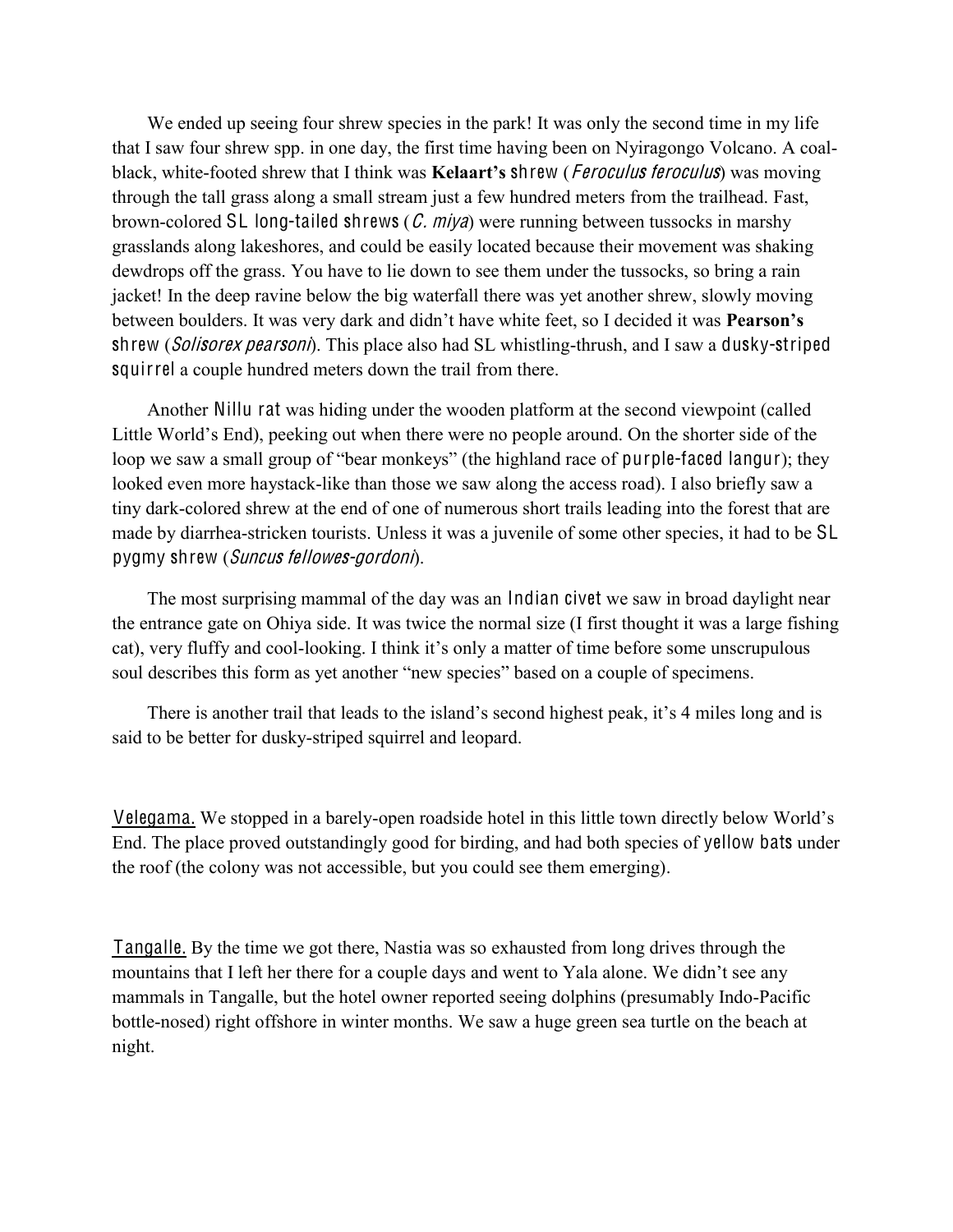Yala National Park. The most popular national park in SL, it is also the only place outside Africa where seeing a leopard is relatively easy, August reportedly being the best month. People also see sloth bears there sometimes (I didn't). It is located in one of the two truly arid parts of SL (Wilpattu NP is in the other such area).

The access road is said to be good for night drives, but I didn't see anything there except for some chital, a few Indian gerbils, over twenty black-naped hares (the area around the park headquarters had the most of them), one Indian civet, and one scorpion of the size I would never have thought possible.

I got to the entrance gate (see map) and talked the guards into letting me sleep there. There is a tiny pool near the gate, frequented by chital and Indian porcupine (I saw the latter just before dawn). **Kelaart's pipistrelles** and great horseshoe bats feed around the lights and would sometimes hang under the roof for a second or two.



After midnight I walked into the park a little bit. Soon after the gate there were a few ponds, guarded by thick-knees and full of mugger crocs. The birds gave loud alarm calls as I was passing by. A few minutes later I heard them calling again, returned to the ponds and briefly saw a leopard walking along the forest edge on the other side. The rest of the walk produced only more chital, hares, Indian civets, and gerbils, plus a few wild buffalo.

I returned to the gate and walked in the opposite direction. Soon I found a road branching off towards the coast. This road is too rough for night drives, but is fantastic for walks (and I strongly suspect that it is legal to walk there at night). In less than an hour, I found an Indian pangolin by the sniffing sound (they don't have eyeshine), five Indian civets, more hares, three wild boars, and a few feral buffalo. There were also countless Indian gerbils; I patiently kept checking every small eyeshine and every rustling sound, and was finally rewarded for my persistence when one rodent proved to be not a gerbil, but a very rare SL spiny mouse (M. fernandoni). On the way back to the gate I saw a small red eye in very dense shrubs. After futile attempts to see what it was I used my mouse squeaker on it... and, to my great amusement, a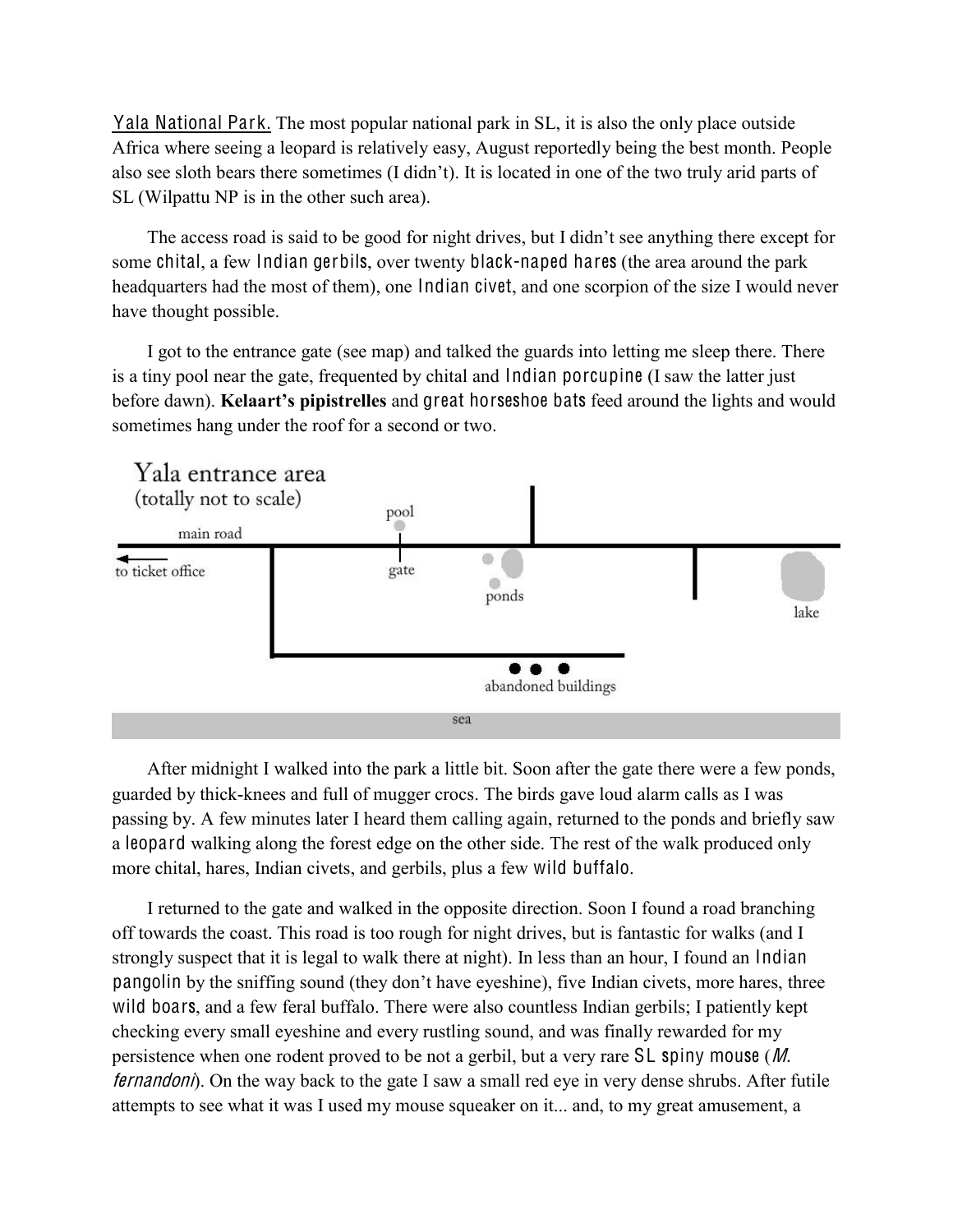huge male elephant walked out of the shrubs to investigate. Most animals have their camouflage broken by artificial lights at night, but elephants always look flat and uniformly grey in flashlight beam, as if cut out of cardboard.

I was in the first jeep to enter the park at dawn, but it didn't give me much advantage: the only mammals to see were more chital, elephants, buffalo and boar, plus one ruddy mongoose. Soon the park roads filled with hundreds of jeeps, all looking for leopards. Once in a while someone would spot a leopard crossing a road or walking past a pond; all drivers would get notified by phone and rush to that place, creating the worse traffic jams I've ever seen in any park other than Ngorongoro and Yosemite. I soon got tired of this circus and persuaded the driver to go to more remote parts of the park, where we saw about twenty huge muggers engaged in spectacular cooperative fishing in a small pond.

Bundala. This small town off the highway leading to Yala is surrounded by a nature reserve created for wintering flamingos and other waterbirds. The roads in this area have too much traffic, except for a brief window between midnight and 4 am. During that time I saw a common palm civet, a jungle cat, and a pair of distant eyes that almost certainly belonged to a fishing cat. At dawn I spotted an otter crossing a dyke. It was very small for a Eurasian otter; if it was an adult, that would make SL otter another candidate for pseudo-scientific splitting.

Sinharaja. This rainforest reserve has three entrances: one on the northern side, one in the south and one in the east, the latter at much higher elevation. Most people use the northern entrance, which reportedly has an excellent trail network. Unfortunately, the logistics of our route forced us to use the southern side.

We pre-booked the only hotel at the southern entrance, but all people (about ten) we asked for directions gave us wrong advice, so we ended up driving all the way to the high-elevation entrance. The road there is really bad (a steep, narrow chain of switchbacks), and we got there at dusk, only to find out that we had to go all the way back. It wasn't a total loss of time because we saw a dark-brown, big-eared shrew that was most likely the recently described Sinharaja shrew  $(C. hikmiya)$  and some nice birds along the way, plus rare pygmy lizards in the temple at the pass. We finally found our way to the southern entrance, only to discover that the last 4 km were tuk-tuk only (tuk-tuk is SL word for a moto tricycle). We left the car at a friendly local's house and got to the hotel just before midnight.

The hotel was terribly overpriced, and it was the only place in SL where we had to resist constant attempts to rip us off. The forest can only be visited with a guide  $-\alpha$  ridiculous requirement considering that the main trail is heavily used by local villagers on foot and on motorbike. Our guide knew the roosting sites of beautiful pit vipers, but was otherwise useless.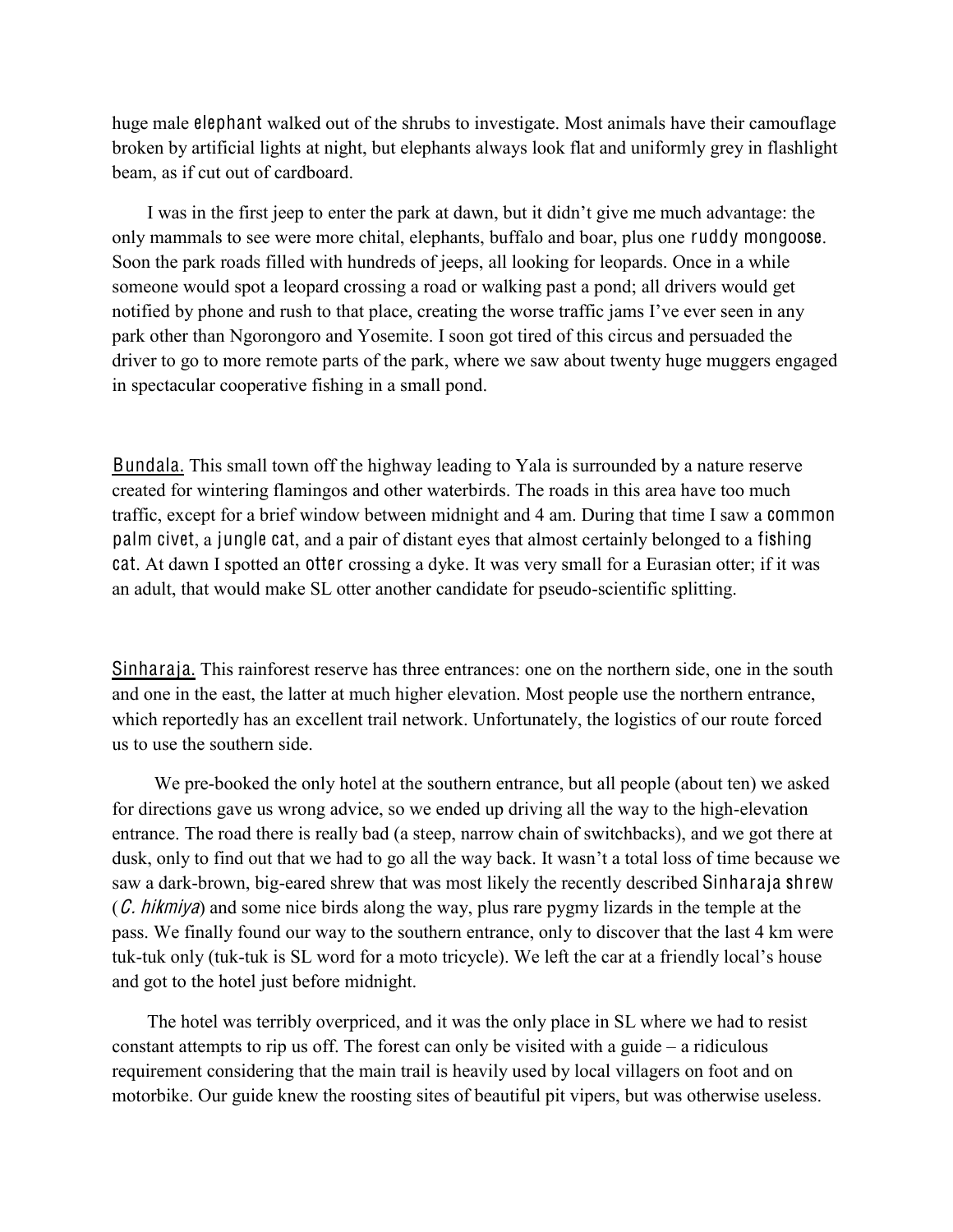At night the guide was not available at all. I walked into the forest a bit, but saw only two nocturnal mammals the whole time: a SL long-tailed tree mouse  $(V.$  nolthenii) near the first treefall clearing, and a black, chunky, short-tailed shrew that I think was SL mountain shrew (Suncus montanus) in the place named "rock wall" on the trail map at the entrance. During the day there were toque macaques, purple-faced langurs of southern lowland race, and one dusky-striped squirrel, plus amazing numbers of Indian giant squirrels (obvious only at dawn) of the striking black-and-white race. A little garbage dump across the trail from the entrance booth had a shy stripe-necked mongoose at dawn. Birds were marginally better; I found a pair of very tame SL frogmouths and a few other goodies.

The guide told me that he had seen a black leopard at the forest edge near the research camp about a month before our visit, and that wild boar can often be seen there.

Bentota. A resort town on the southwestern coast where we stopped for Nastia's last day in SL. It proved surprisingly good for birding, and also for brown mongoose: we saw three in one afternoon, all near the nice hotel called White Villa where we were staying. Indian flying fox was also common there. I also spotted a house mouse (presumably *M. musculus* sensu stricto) in a gutter.

Wilpattu National Park. Before the civil war, this huge arid park on the northwestern coast was much better than Yala: it was possible to see numerous leopards every day and watch them for hours at a time. Now the guards sadly informed me that there had been no bear or leopard sightings in three weeks prior to my visit.

I decided not to spend money on a jeep safari, but to do some nighttime self-driving on roads along the southern border of the park. It was a good choice: after just 20 minutes, I found a rusty-spotted cat sleeping in a tree junction (unfortunately, it was too high above ground for my camera to focus). Otherwise the fauna was similar to Yala (chital, wild boar, black-naped hare, wild and feral buffalo, elephant, ruddy mongoose and Indian civet), but I also saw an Indian chevrotain and a bush rat (Golunda ellioti).

Kitulgala. A small town just 2.5 hours from Colombo, it has a great nature reserve across the river, with some of the best hill rainforest in SL (see map). It is OK to walk the excellent trail system without a guide, and the guards don't mind you staying in the forest for a couple hours after sunset or before sunrise, but being allowed to spotlight overnight requires some negotiating skills. Also, the boat for river crossing operates only from 5 am to 6 pm, unless you pay extra.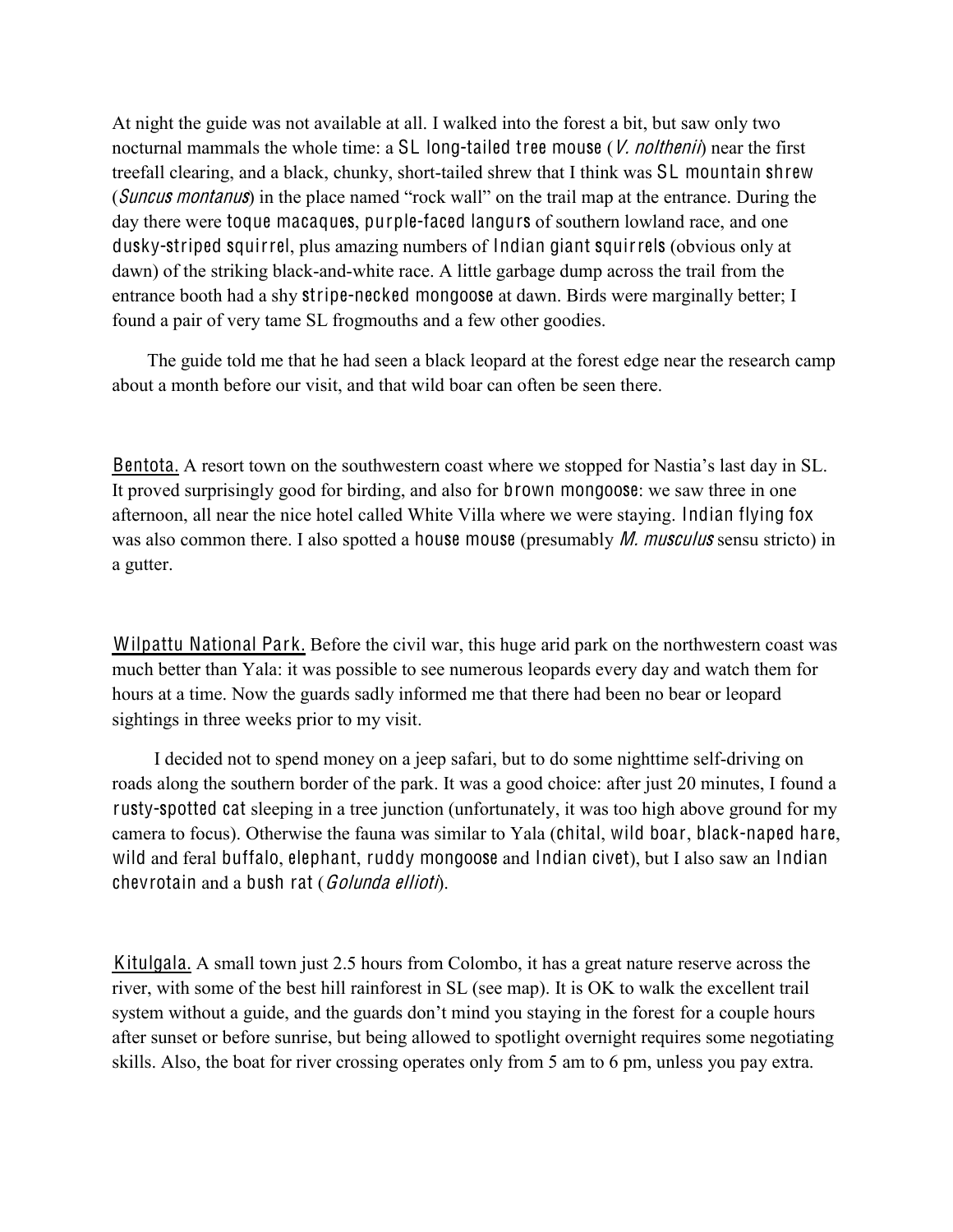

In addition to toque macaque, western-race purple-faced langur, wild boar, and Indian giant squirrel, I found a flame-backed squirrel (look in mixed bird flocks), red slender loris (some hiking required; binoculars needed since these stay higher above ground than grey slender lorises), T ravancore flying squirrel (it flew across the river after taking off from a tree that looked like it could be its regular crossing point), golden palm civet of the brown morph (it briefly visits the bird feeder at the ranger station at least once per night if rice is provided), and a dark-colored shrew that I think was SL jungle shrew *(Suncus zeylanicus)* in a stone rampart that looked like an old bridge foundation. The forest has excellent birding, and you can see many endemic fish species, some very colorful, in the small river and the artificial pond at the ranger station.

There are three hotels in town, ranging in price from 15 to 80 USD per night. Each one is overpriced in its own way. The middle one, called Rafter's Retreat, has soft-furred field rats (*Millardia meltada*) around cabins, **Tickell's bats** living in the dining terrace roof, and Indian pipistrelles in the boarded-up building facing the highway. Its grounds are also good for birding.

About 1 km up the road from the hotels there is a turnout to Badulla Caves. The road to the caves is too bad even for a jeep, but can be accessed by a long tuk-tuk ride through rubber plantations. Along the road there are a few small caves where I found a shy bat that I think was a common bentwing. At the end of the road there are two large caves. The deeper cave had Indian